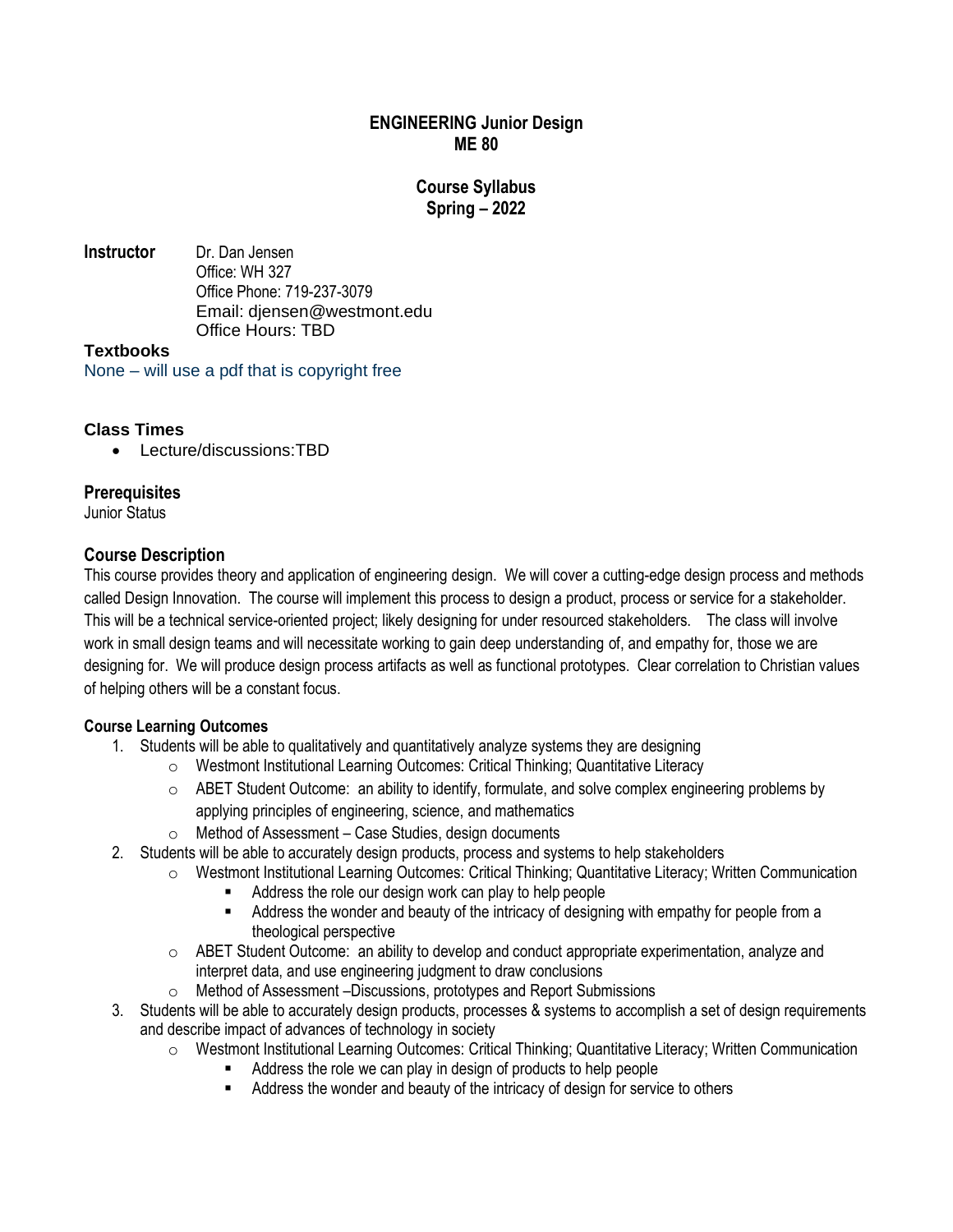- $\circ$  ABET Student Outcome: an ability to apply engineering design to produce solutions that meet specified needs with consideration of public health, safety, and welfare, as well as global, cultural, social, environmental, and economic factors
- o Method of Assessment –Discussions, prototypes, design presentations and Report Submissions
- 4. Students will be able to communicate their design process and decisions to others; gaining insight to iteratively improve their design.
	- o Westmont Institutional Learning Outcomes:
		- Christian Understanding, Practices and Affections and Oral Communication
		- Written Communication
	- o ABET Student Outcome: an ability to communicate effectively with a range of audiences

#### **Evaluation**

There will be two design presentation and a final report during the semester. The design presentations will be attended by stakeholders. Peer evaluations will work to ensure that all team members share the workload. Homework will include incremental turn in of design process documents and hardware.

#### **Attendance**

Class attendance in LECTURE is expected and has a direct impact on ability to participate. It is impossible to receive full credit on a laboratory activity without being present. However, there may be an unexpected circumstance where a student must miss a class. Students involved in extracurricular activities sponsored by the college will be excused for all scheduled events inclusive of the above policy. Since arriving late to class is disruptive, please be on time.

#### **Specific Course Details Related to GE Requirements**

Students will engage in a Design Innovation (DI) process that is structured in accordance with the 4-D model shown below. This is relevant to the concept of "Serving Society", as all 4 of the phases or steps in the DI process involve significant interaction and collaboration with the stakeholders we are designing for. Specifically, the  $1<sup>st</sup> D - Discover - entails$ understanding the needs of the stakeholders with a focus on empathy. Students will be have significant interaction with the stakeholders (in this particular case the people in the under-resourced area) as well as the people from the NGO (in this case Compassion International). To the extent possible, these interactions will be extensive enough for the designers (students) to gain both detailed understanding of the opportunity we are designing toward and significant empathy for the people with the unmet need we are addressing. The  $2^{nd} D - Define$  - provides a set of methods from systems engineering that take the information we have gained in the Discover phase and allow us to develop models that highlight specific innovation opportunities. One method employed in this Define phase is called Journey Mapping and provides insights that often lead to opportunities to address systemic or structural concerns related to the unmet need. The method does this by modeling tasks, information flow and even emotions of the stakeholders as they are engaged in the context of the unmet need. The  $3^{rd}$  D – Develop – is a phase where we develop a large quantity and variety of potential ways to address the unmet need. To the extent possible, this is done WITH the stakeholders creating an environment where we strive to CO-CREATE with the stakeholders. Finally in our  $4<sup>th</sup> D -$  Deliver – we prototype and test our ideas and bring them back to the stakeholders for their input. This often leads to the need for significant redesign as stakeholders reveal aspects of the design that may not fit well in the stakeholder's culture or preferences.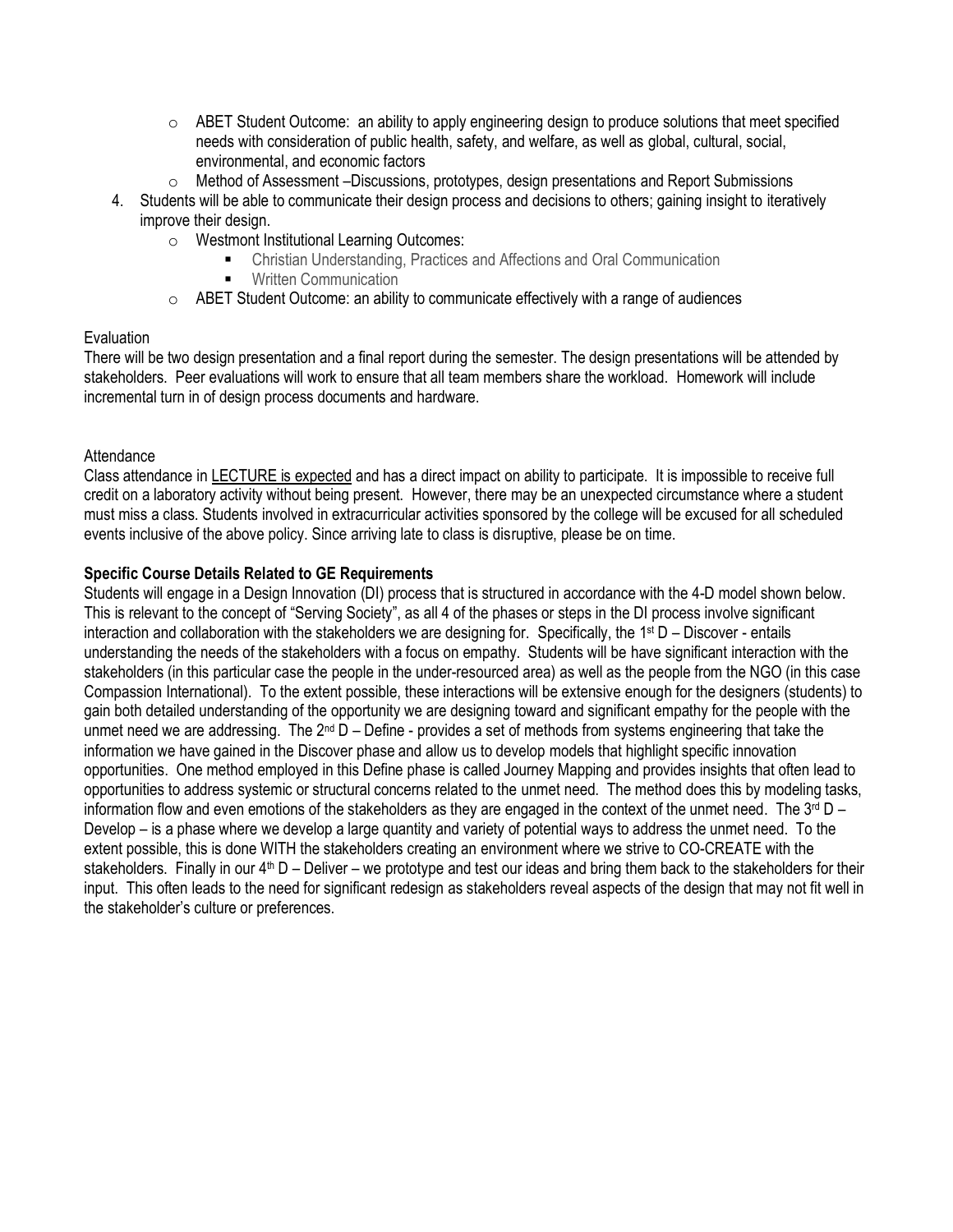

#### **Grading:**

- 1. Design review #1: 20%
- 2. Design review #2: 25%
- 3. Final prototypes: 30%
- 4. Final report: 25%

Cultural Awareness project – In teams of two, students will research a technological advancement related to control systems. They will write about the cultural impact of that advancement, discussing how different subgroups within the society were impacted and how the advancement helped or hindered them. Issues such as the role control systems play in energy reduction and sustainability as well as the role of controls in IoT systems could be addressed. The report will be 2 pages, with a brief oral presentation to the class.

#### **Grading scale:**

| $A = 93-100\%$ | $B = 83 - 87%$   | $C = 73 - 77\%$ | $D = 63-67\%$        |
|----------------|------------------|-----------------|----------------------|
| $A = 90-92%$   | $B = 80 - 82%$   | $C = 70-72%$    | $D = 60-62%$         |
| $B+ = 88-89\%$ | $C_{+}$ = 78-79% | $D+ = 68-69%$   | $F = 60\%$ and below |

#### **Academic Accommodations**

Students who have been diagnosed with a disability are strongly encouraged to contact the Office of Disability Services as early as possible to discuss appropriate accommodations for this course. Formal accommodations will only be granted for students whose disabilities have been verified by the Office of Disability Services. These accommodations may be necessary to ensure your equal access to this course.

Please contact Sheri Noble, Director of Disability Services. (310A Voskuyl Library, 565-6186, [snoble@westmont.edu\)](mailto:snoble@westmont.edu) or visit the website for more information: <https://www.westmont.edu/disability-services>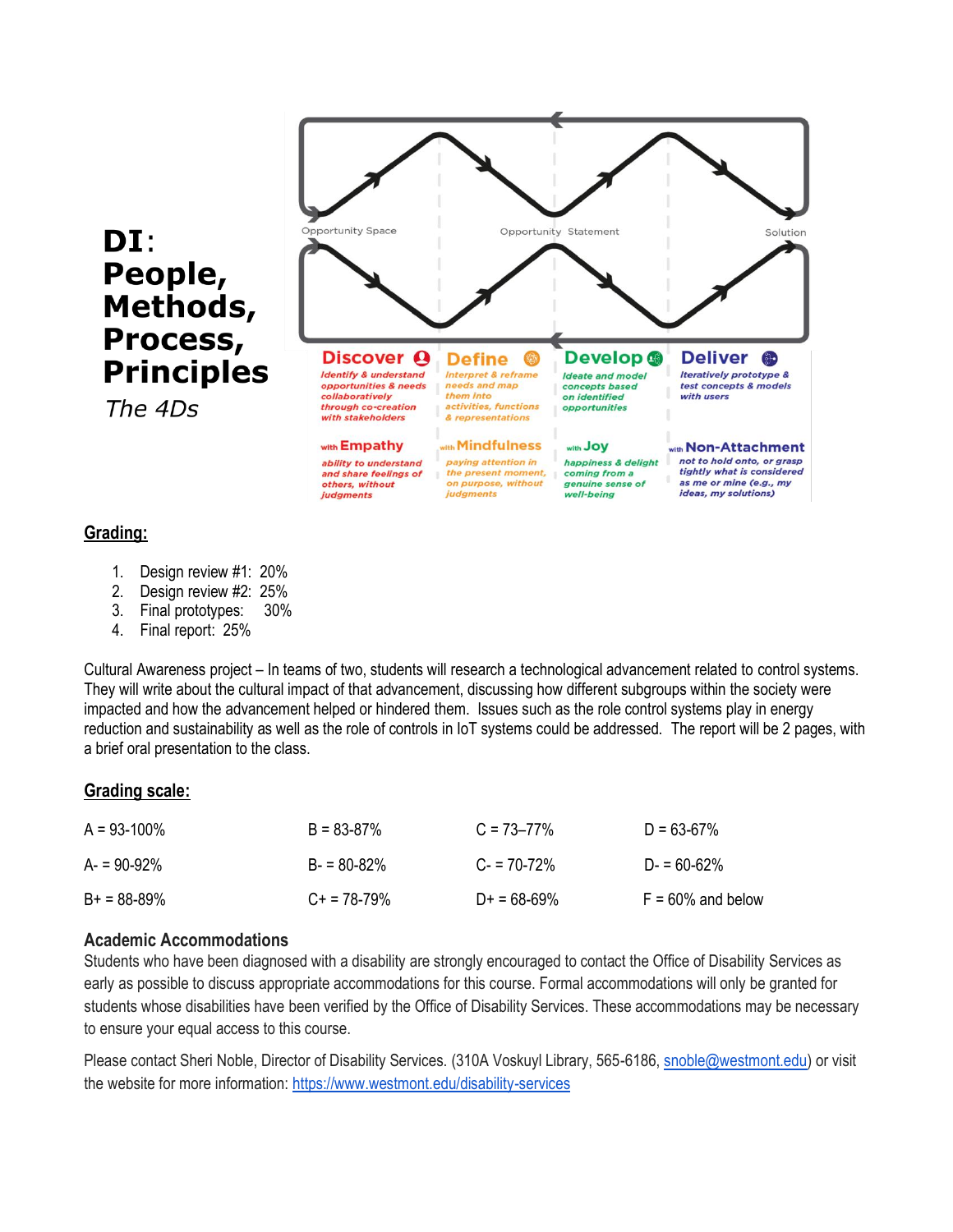# **Westmont College Statement of Academic Dishonesty**

Westmont policies and procedures state that any sign of academic dishonesty including *plagiarism* (the use of someone else's words or ideas without giving proper credit), *cheating* (the use of unauthorized sources of information on an examination or some other assignment) or *falsification* (the misrepresentation of facts in any academic project or obligation) could result in a failing grade in any given course and the filing of a report with the Provost's Office. Be familiar with the College's plagiarism policy, found at[: https://www.westmont.edu/office-provost/academic-program/academic-integrity-policy](https://www.westmont.edu/office-provost/academic-program/academic-integrity-policy 38)

#### **Content for each week is described below**

| Week           | <b>Content</b>                                                                                  |
|----------------|-------------------------------------------------------------------------------------------------|
|                |                                                                                                 |
| $\mathbf{1}$   | Introduction, Overview of 4 D's of design - MBTI overview - Designette Description - Functional |
|                | Decomposition, Ideation, Decision analysis, Prototyping                                         |
|                | Designette Overview + Team Time (TT) - Designette                                               |
| $\overline{2}$ | Project Selection Discussion +                                                                  |
|                | Team Time (TT) for Designette work                                                              |
|                | In-class Designette briefs                                                                      |
| 3              | D1- DISCOVER: Mindset + Stakeholder Analysis + Individual Team Project Refinement               |
|                | D1- DISCOVER: Interviews, Personas, Scenarios, Affinity Analysis                                |
| 4              | D1- DISCOVER: TT for interviews + Team MBTI Coaching                                            |
|                | D1- DISCOVER: Ethics Overview TT for interviews                                                 |
| 5              | D2- DEFINE: Functional Decomposition - Activity Diagrams and Journey maps                       |
|                | D3- DEVELOP: Mind Maps                                                                          |
| 6              | TT - PDR preparation                                                                            |
|                | TT - PDR preparation                                                                            |
| $\overline{7}$ | PDRs (teams TBD) - 15 min each                                                                  |
|                | PDRs (teams TBD) - 15 min each                                                                  |
| 8              | PDRs-15 min each                                                                                |
|                | D3 - Develop: Word Vis & AskNature added to Mind Map                                            |